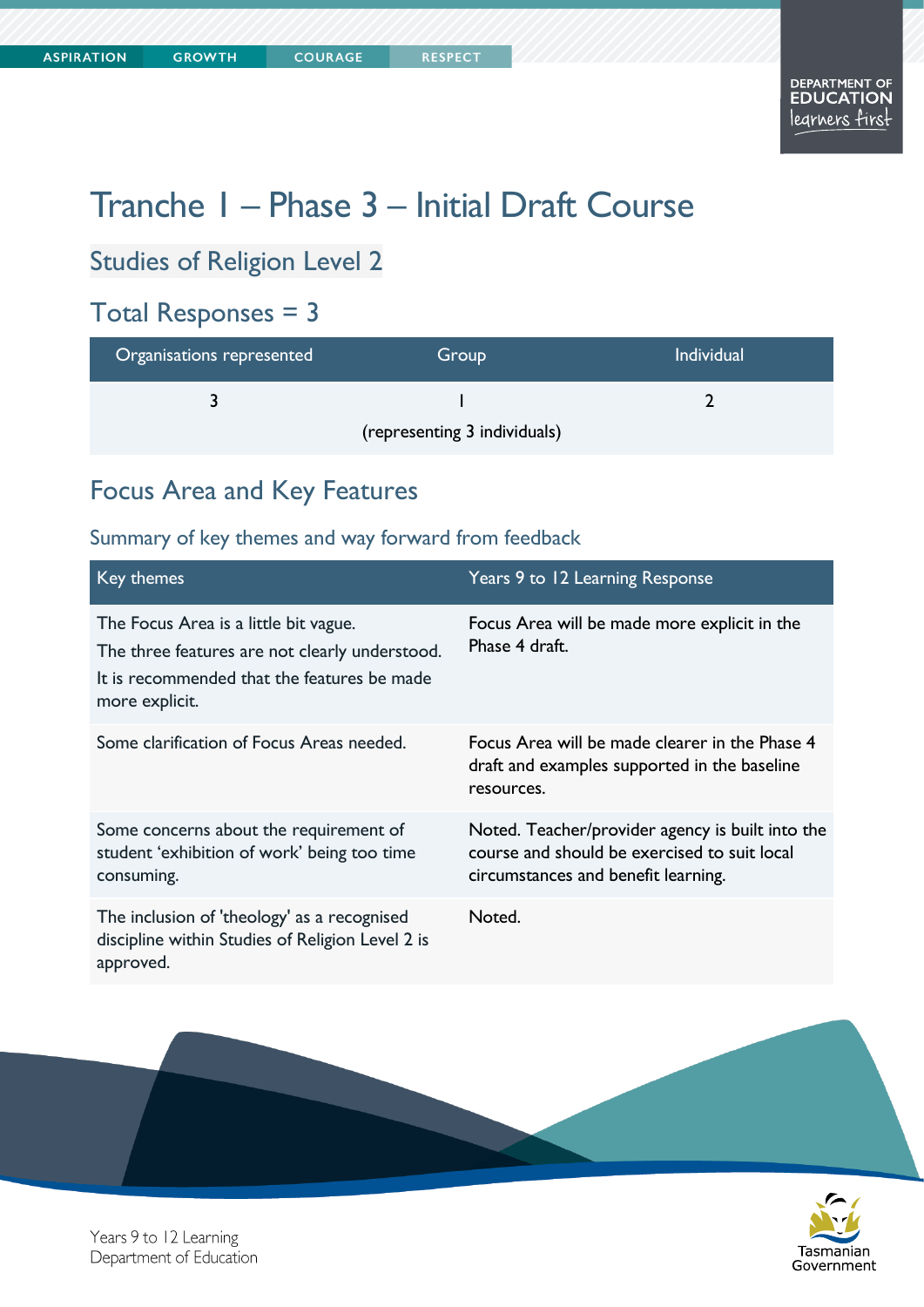## Course Rationale and Description

#### Summary of key themes and way forward from feedback

| Key themes                                                   | Years 9 to 12 Learning Response                                                                                                                                          |
|--------------------------------------------------------------|--------------------------------------------------------------------------------------------------------------------------------------------------------------------------|
| Comments and suggestions for consideration<br>were received. | Noted for consideration in the Phase 4 draft.<br>There is a word limit for the rationale aligned to<br>the project's intent to provide more concise<br>course documents. |

## Integration of General Capabilities

### Summary of key themes and way forward from feedback

| Key themes                                                                                                                                                                                                                    | Years 9 to 12 Learning Response                                                                                                                                                                       |
|-------------------------------------------------------------------------------------------------------------------------------------------------------------------------------------------------------------------------------|-------------------------------------------------------------------------------------------------------------------------------------------------------------------------------------------------------|
| It is recommended that a more detailed<br>statement outlining how each of the General<br>Capabilities and Cross-Curriculum Priorities are<br>integrated and embedded within the course.<br>Currently, they are simply listed. | Each General Capability listed should be clearly<br>visible in the course. Current policy intent is to<br>provide more concise course documents, and<br>this prohibits provision of lengthy examples. |

## Pathways

| Key themes                                                                                                                                                        | Years 9 to 12 Learning Response |
|-------------------------------------------------------------------------------------------------------------------------------------------------------------------|---------------------------------|
| Multi-modal approaches could also be<br>mentioned in the course description.                                                                                      | Noted for Phase 4 draft.        |
| It is recommended that the 'pathways' also<br>recognised that some learners will have<br>undertaken studies in theology and Religious<br>Education in Years 7-10. | Noted for Phase 4 draft.        |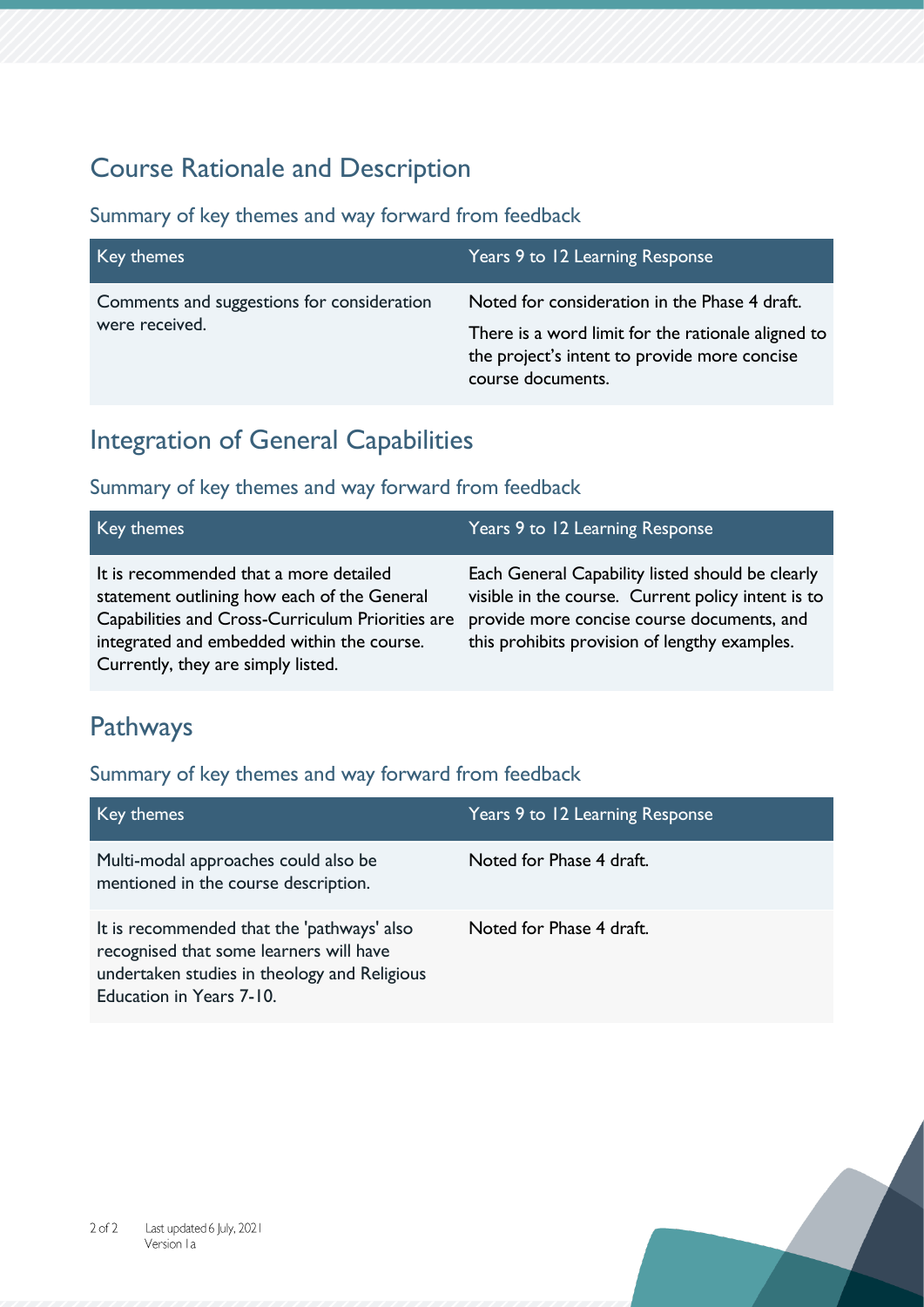## Course Requirements

### Summary of key themes and way forward from feedback

| Key themes                                                                                                                                                            | Years 9 to 12 Learning Response                                                      |
|-----------------------------------------------------------------------------------------------------------------------------------------------------------------------|--------------------------------------------------------------------------------------|
| Some students may not have access to the<br>internet and devices outside of the classroom.<br>How will they manage this section of the<br>course?                     | Providers may have a response to this question.                                      |
| We believe there needs to be greater emphasis<br>on the level of literacy and independence<br>required for students to achieve success in this<br>Level 2 course.     | The level of literacy and independence should<br>be similar for all Level 2 courses. |
| Whilst there are no prerequisites $-$ students<br>with additional learning needs may not be able<br>to reach to the depth studies required in this<br>Level 2 course. | Noted.                                                                               |

## Course Structure, Delivery and Progression

| Key themes                                                                                                                                             | Years 9 to 12 Learning Response                                                                                         |
|--------------------------------------------------------------------------------------------------------------------------------------------------------|-------------------------------------------------------------------------------------------------------------------------|
| The course itself is logical, however the course<br>document is unwieldy as the Work<br>Requirements are in the appendix section of the<br>document.   | Noted for workshopping with Years 9 to 12<br>Learning.                                                                  |
| We would prefer less build-up to 'culminating'<br>assessments and a more balanced<br>demonstration of learning across each module.                     | Will be considered with Critical Friends, noting<br>that learning should develop throughout the<br>year as learners do. |
| The demands of three 50-hour modules are<br>higher than those offered in other states;<br>Victoria Studies of Religion Level 1 and $2 = 100$<br>hours. | Noted. Course size is a policy decision.                                                                                |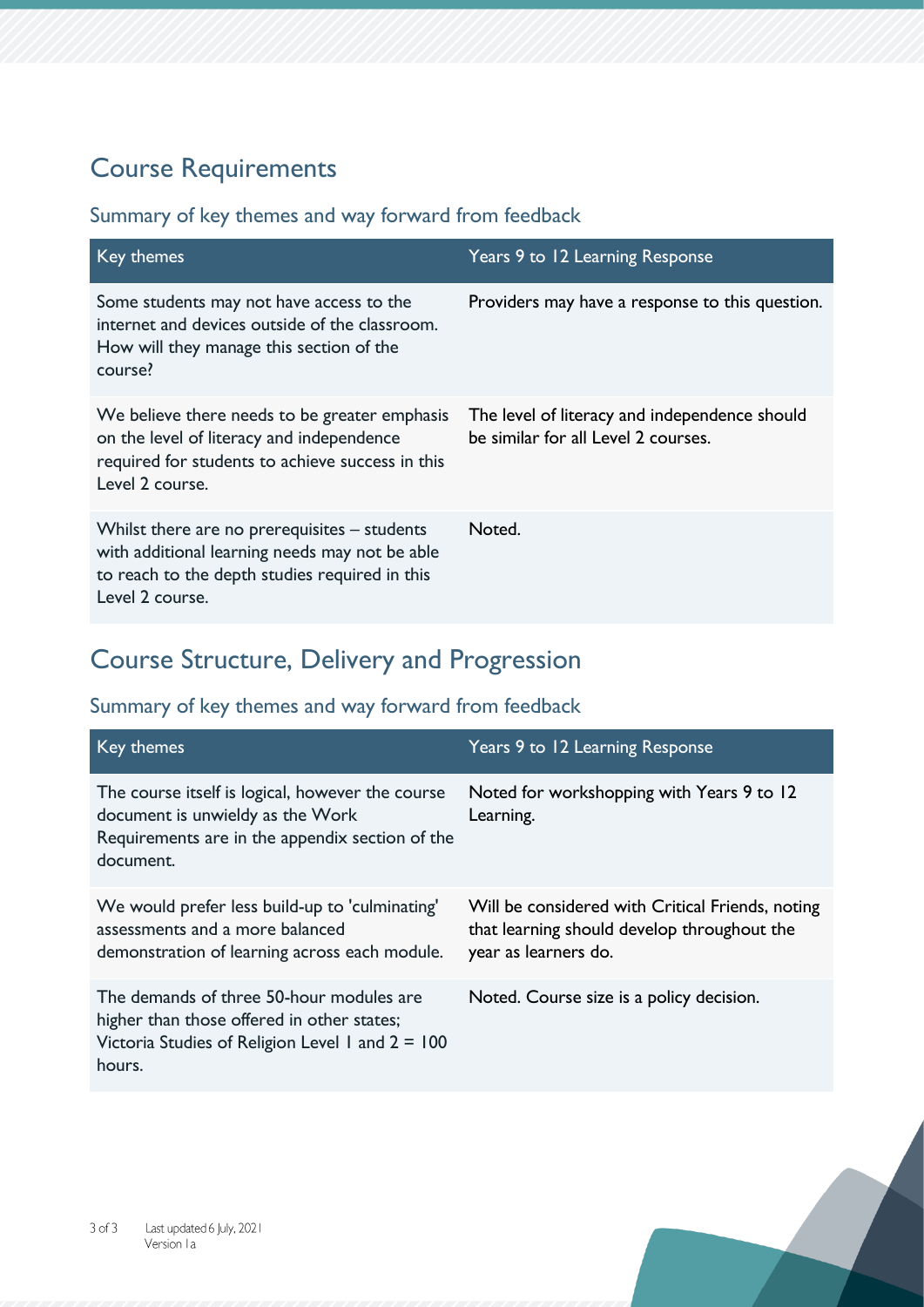## Module Content

| Key themes                                                                                                                                                                                                                                                                                             | Years 9 to 12 Learning Response                                                                                                                                                                                         |
|--------------------------------------------------------------------------------------------------------------------------------------------------------------------------------------------------------------------------------------------------------------------------------------------------------|-------------------------------------------------------------------------------------------------------------------------------------------------------------------------------------------------------------------------|
| Unclear about the specific content to be taught.<br>I would like to see more explicit examples of<br>content.                                                                                                                                                                                          | Baseline support materials are to be developed<br>for the course.                                                                                                                                                       |
| Content suggestion to use tables more in the<br>presentation of content                                                                                                                                                                                                                                | This suggestion will be considered for the<br>baseline resources.                                                                                                                                                       |
| We have some concerns about the level of<br>choice afforded to students here.                                                                                                                                                                                                                          | Provider/teacher agency is implied and should<br>be exercised to suit local circumstances.                                                                                                                              |
| We are unclear on the following: 'illustrative or<br>contrasting examples should be selected from<br>traditions that will be studied in Module 2'. As<br>teachers will not have covered those religious<br>traditions at this point in the course it may be<br>difficult to bring them in as examples. | The intention is that teachers/providers in their<br>planning use their knowledge of what will be<br>studied in Module 2 to select examples of<br>content for Module 1 that connect with and<br>prepare for later work. |
| Module 2- Consider bolding/ emphasizing the<br>compulsory components 1 and 2 from Column<br>B table.                                                                                                                                                                                                   | Noted.                                                                                                                                                                                                                  |
| Module 2 - Column B (Aspects of Religion)<br>could potentially overlap with the third section<br>of Module 3 Column B.                                                                                                                                                                                 | Noted.                                                                                                                                                                                                                  |
| More tables and more student friendly<br>descriptions suggested.                                                                                                                                                                                                                                       | This suggestion will form part of the<br>consideration for the development of baseline<br>resources.                                                                                                                    |
| Suggestions for revising the content of all<br>modules were presented.                                                                                                                                                                                                                                 | Suggestions will be considered with Critical<br>Friends as part of the Phase 4 draft.                                                                                                                                   |

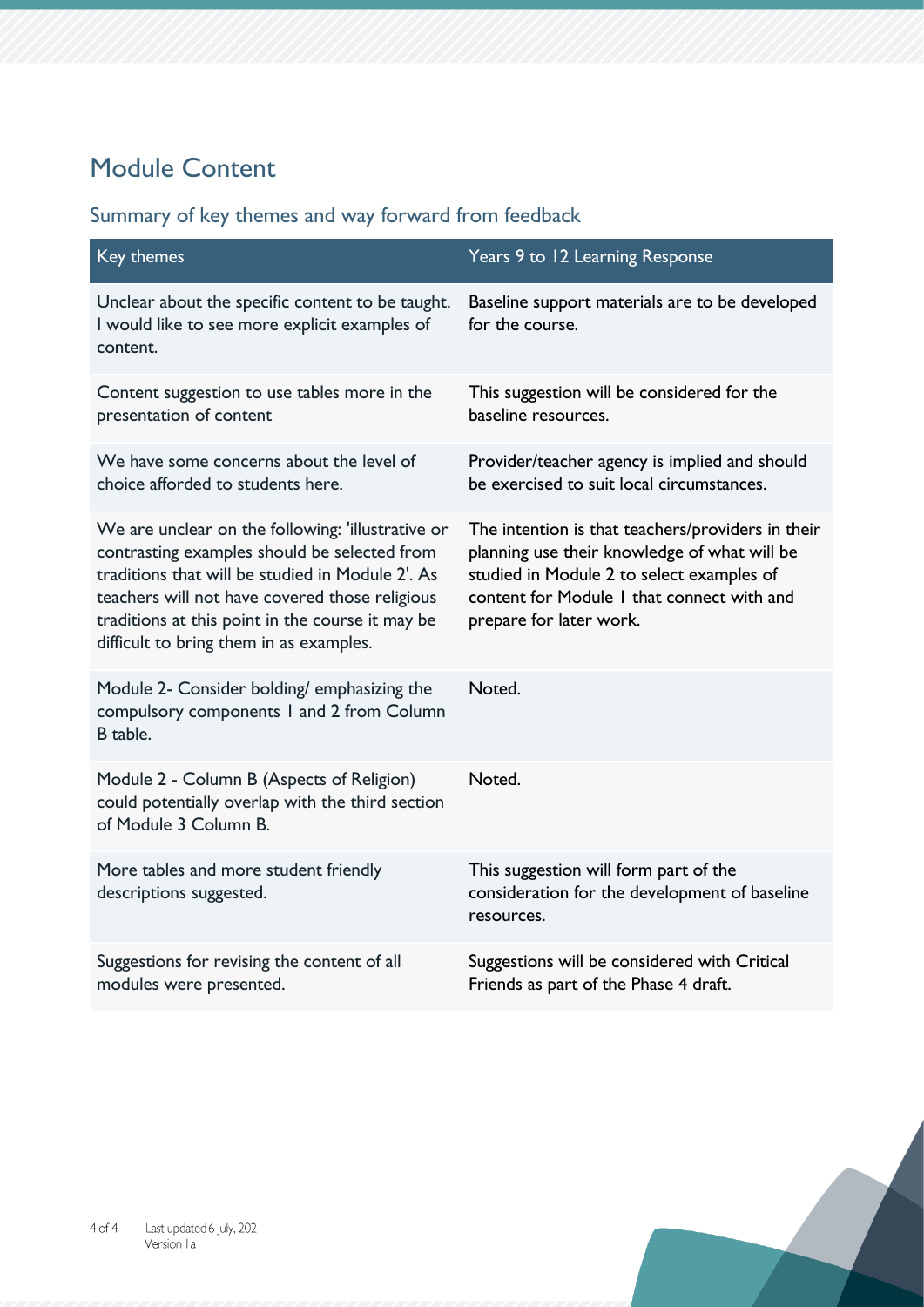## Criteria and Standards

### Summary of key themes and way forward from feedback

| Key themes                                                                                                                                                                              | Years 9 to 12 Learning Response                                                                                                                    |
|-----------------------------------------------------------------------------------------------------------------------------------------------------------------------------------------|----------------------------------------------------------------------------------------------------------------------------------------------------|
| They are a little bit vague. What does "assist"<br>with meaning" mean?                                                                                                                  | Noted for Phase 4 draft.                                                                                                                           |
|                                                                                                                                                                                         | 'Assist with meaning'' is asking if the student<br>deliberately uses "the element" to assist in<br>conveying or clarifying their intended meaning. |
| Significant scaffolding and templates will be<br>required to build up students' skills in this area.                                                                                    | Agreed.                                                                                                                                            |
| Concerns expressed with the connotation of<br>the word 'test' in this context.                                                                                                          | Noted for Phase 4 draft.                                                                                                                           |
| It is recommended that Criterion 4, 5, and 6 be<br>more closely aligned with the content of the<br>course.                                                                              | Criteria are to be redeveloped to fit a different<br>model.                                                                                        |
| General comment - it is recommended that the<br>criteria are trialled and tested to validate their<br>efficacy in describing and differentiating student<br>achievement for the course. | Noted.                                                                                                                                             |

## Appendix 1 - Line of Sight

| Key themes                                                                                 | Years 9 to 12 Learning Response |
|--------------------------------------------------------------------------------------------|---------------------------------|
| It is recommended that some additional work<br>be undertaken to improve the Line of Sight. | Noted. This will be done.       |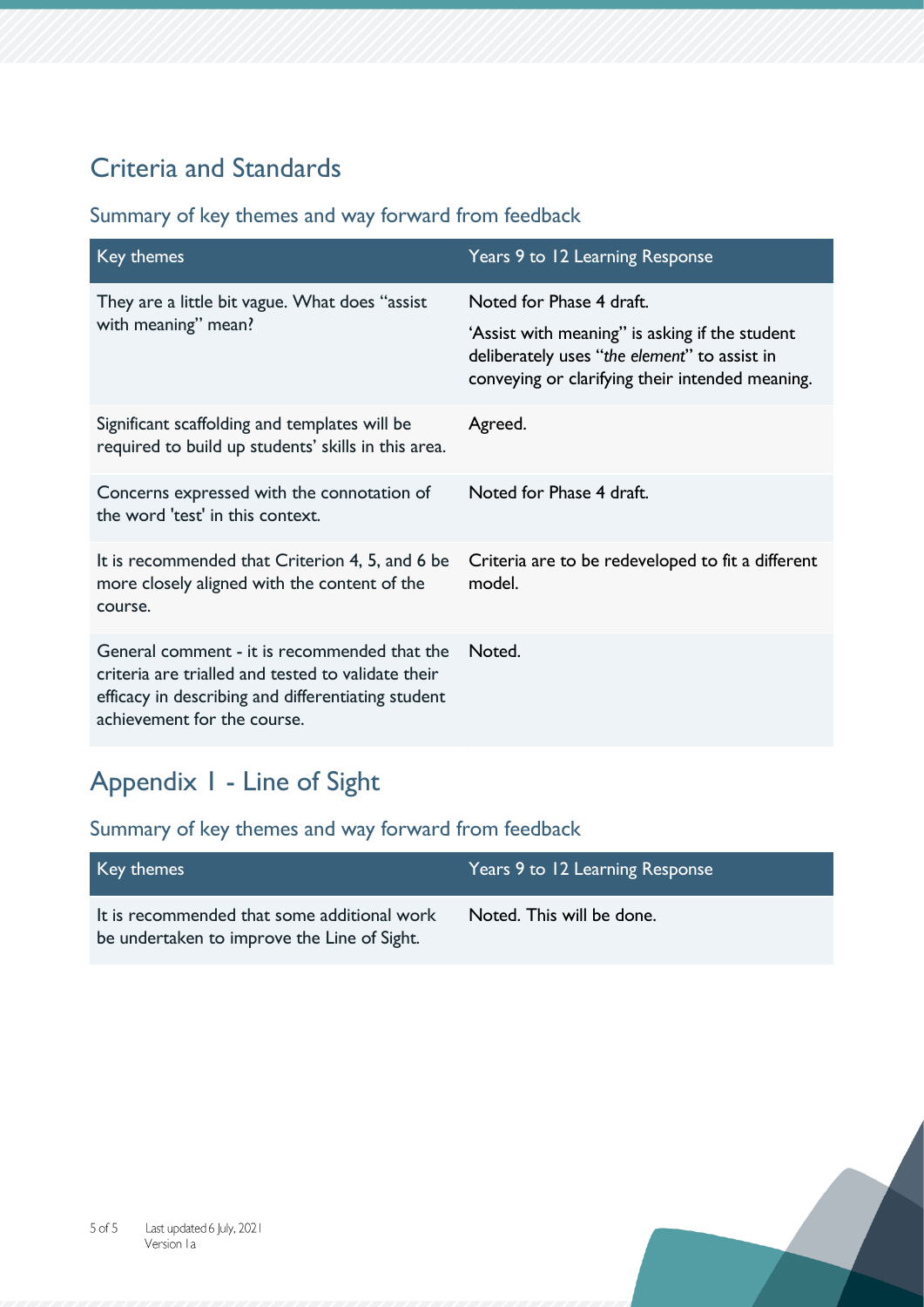## Appendix 2 – Alignment to Curriculum Frameworks

### Summary of key themes and way forward from feedback

| Key themes                   | Years 9 to 12 Learning Response |
|------------------------------|---------------------------------|
| No suggestions were offered. | No action required.             |

### Appendix 3 – Work Requirements

| Key themes                                                                                                                 | Years 9 to 12 Learning Response                                                                                    |
|----------------------------------------------------------------------------------------------------------------------------|--------------------------------------------------------------------------------------------------------------------|
| As mentioned, the location of the work<br>requirements in the course document is<br>problematic.                           | Noted.                                                                                                             |
| Would be prepared to incorporate more<br>substantial assessment into this module if the<br>demands of Module 3 were less.  | Noted for consideration with Critical Friends.                                                                     |
| Some detail needs further unpacking.                                                                                       | Noted for baseline resources.                                                                                      |
| Concerns with learner agency.                                                                                              | Teacher/provider agency is implied and should<br>be exercised to support learning and suit local<br>circumstances. |
| Module 2 Work Requirements - concerns with<br>accessibility of the course for learners with<br>additional needs.           | Noted, bearing in mind that the course must be<br>appropriately demanding for Level 2 learners.                    |
| Specific suggestions offered.                                                                                              | Noted for consideration in the Phase 4 draft<br>and illustration in baseline resources.                            |
| We would prefer more balance across the<br>three modules, rather than placing heavy<br>emphasis on assessment in Module 3. | Noted – see above.                                                                                                 |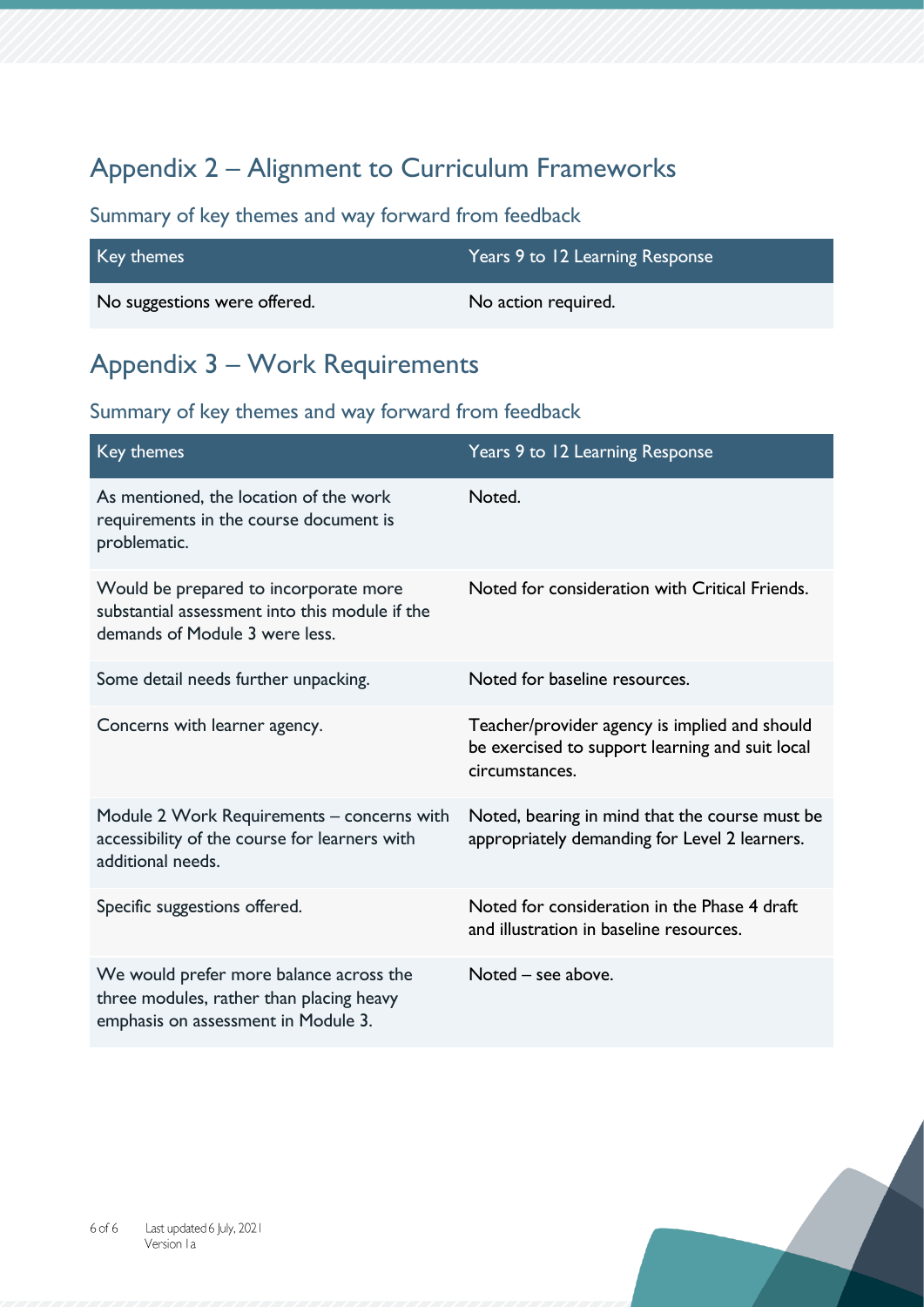| Key themes                                                                                                                                                                                                                                                                        | Years 9 to 12 Learning Response                                                                                                                                                                                                                                 |
|-----------------------------------------------------------------------------------------------------------------------------------------------------------------------------------------------------------------------------------------------------------------------------------|-----------------------------------------------------------------------------------------------------------------------------------------------------------------------------------------------------------------------------------------------------------------|
| Our student surveys suggest that individual oral<br>presentations are the students' least favoured<br>form of assessment. A shorter presentation<br>time might make this less onerous for students<br>and take up less class time, given that we often<br>have large class sizes. | Work requirements include significant<br>learner/teacher/provider agency. Oral and<br>multi-modal presentations feature as options,<br>never mandatory, requirements. A significant<br>range in size is incorporated in the work<br>requirement specifications. |
| Concern that learners may be overwhelmed<br>with lengthy work requirements across several<br>subjects.                                                                                                                                                                            | Work requirements will be revised where<br>suitable for the level. There is, and will be, no<br>individual work requirement set in this course<br>that could be considered onerous at this level.                                                               |
| General comment - It is recommended that the<br>'Work Requirements' for Modules 1, 2 and 3<br>are refined and make use of language and<br>terminology more appropriate for the study of<br>religion and religious experience.                                                     | Noted for workshopping with Critical Friends<br>for Phase 4 draft.                                                                                                                                                                                              |

## Further Appendices

### Summary of key themes and way forward from feedback

| Key themes      | Years 9 to 12 Learning Response |
|-----------------|---------------------------------|
| Not applicable. |                                 |

## Further Feedback and General Comments

| Key themes                                                      | Years 9 to 12 Learning Response                                                                      |
|-----------------------------------------------------------------|------------------------------------------------------------------------------------------------------|
| We just need more specific information.<br>Examples were given. | Professional Learning is planned to address<br>these questions directly with providers/<br>teachers. |